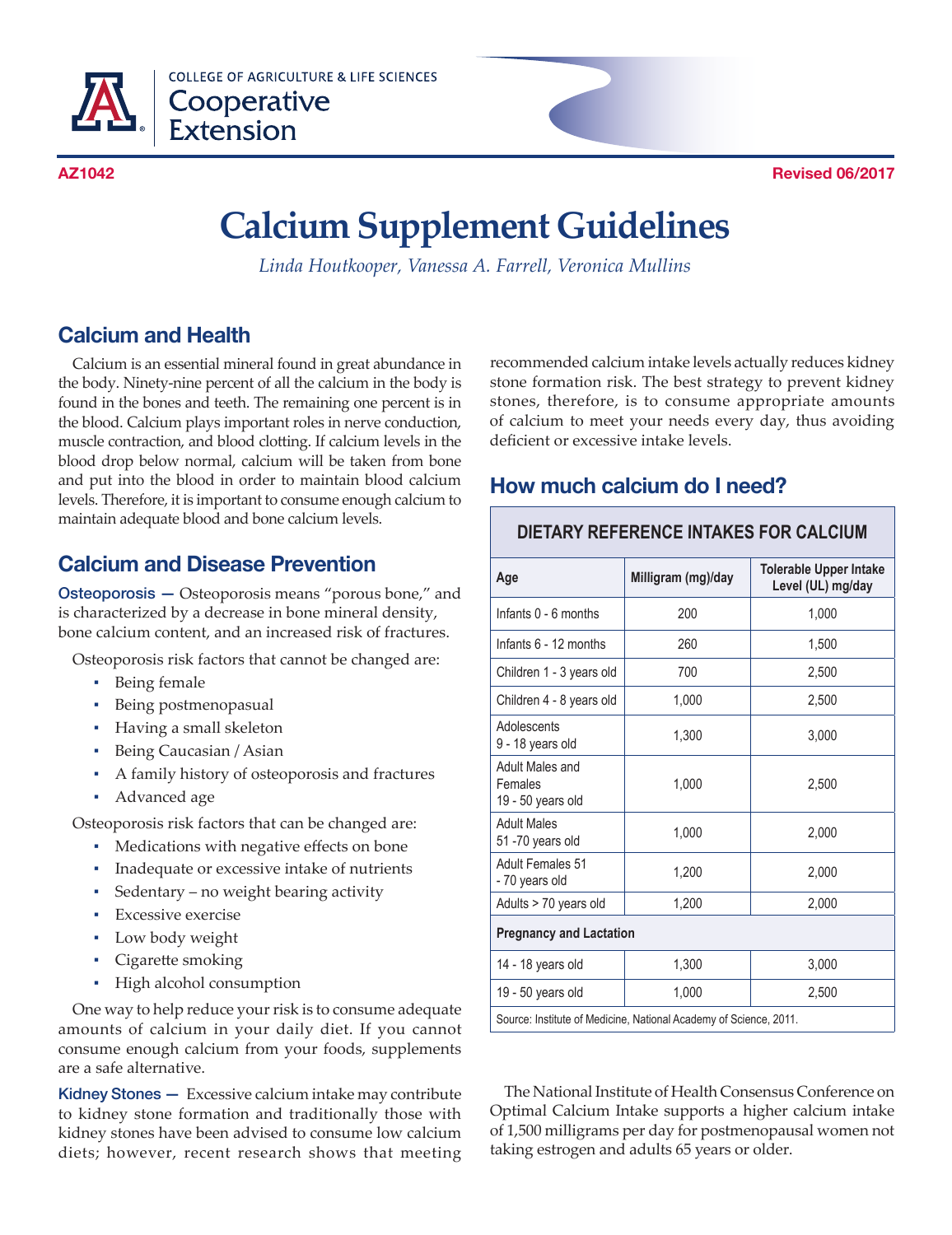#### **How much calcium is too much?**

It is recommended that you do not take more than the UL of calcium per day. High calcium intakes can lead to constipation, an increased chance for developing calcium kidney stones, and may inhibit the absorption of iron and zinc from food.

#### **How should I get my calcium?**

The best way to get your calcium is from the foods you eat. This has the advantage of also providing you with other nutrients in foods that are important for absorbing and using calcium in your body, such as lactose in milk. A good source of calcium contributes at least 100 milligrams of calcium in a standard serving. Some good food sources of calcium are:

| Milk & yogurt                       | 8 oz  | 300-450 |
|-------------------------------------|-------|---------|
| Bones in canned sardines and salmon | 3 oz  | 181-325 |
| Dark green, leafy vegetables        | 1 cup | 100-200 |

For people who cannot consume enough calcium from food and beverages and are unable to make changes in their eating habits, calcium supplementation may be necessary to obtain adequate calcium intakes.

#### **What increases calcium absorption?**

The calcium you consume from your diet or as a supplement is absorbed by the body in the small intestine. Not all the calcium you eat will be absorbed, some will pass through your body and be excreted as waste. How much calcium is absorbed by the body depends on the type of calcium you consume, how well the calcium dissolves in the intestines, and the amount of calcium in your body.

Acidic conditions in the intestine - Calcium carbonate requires an acidic environment in order to be dissolved in the intestine and absorbed into the blood. Stomach acid production increases in the presence of food, creating an acidic environment. Therefore, calcium carbonate supplements should be taken with a meal. Calcium citrate does not require the presence of extra stomach acid to dissolve and be absorbed and can be taken on an empty or full stomach.

**Vitamin D**  $-$  Calcium absorption is dependent on an adequate level of the active form of vitamin D. Often vitamin D is supplemented, along with calcium.

Vitamin D supplements are usually not necessary because vitamin D is available from vitamin D fortified milk, foods such as fish and egg yolks, and exposure to sunlight by the skin. In general, you only need 10-15 minutes of sunlight exposure on your face and arms two or there days a week to maintain an adequate vitamin D level. However, the amount of sunlight that your skin absorbs is dependent on the weather, latitude, time of year, the amount of skin exposed, and sunscreen use.

**Estrogen —** Estrogen is a hormone that plays an important role in helping increase calcium absorption. After menopause, estrogen levels drop and so may calcium absorption. Hormone replacement therapy has been shown to increase the production of vitamin D, thus increasing calcium absorption.

**Note:** In recent years, use of hormone replacement therapy (HRT) as a primary defense against postmenopausal bone loss has declined. Evidence suggests that estrogen replacement therapy (ERT) increases the risk for stroke and potentially blood clots in the lungs. Estrogen plus progestin replacement therapy also increases these risks as well as risks for coronary heart disease and breast cancer. Hormone replacement therapy continues to be used by many women for the treatment of postmenopausal symptoms as well as for defense against bone loss. Women interested in HRT should consult with their physician to learn more about the risks and benefits of this therapy option.

**Low calcium intakes —** Your body absorbs calcium less efficiently as your intake increases, therefore it is best to take your calcium in smaller doses throughout the day to aid absorption. You should not take more than 500 milligrams of calcium at one time and allow 4 to 6 hours between doses.

**Low blood calcium —** When the calcium level in your blood is low, parathyroid hormone is released and increases the production of vitamin D. The vitamin D helps increase calcium absorption, returns the amount of calcium in your blood to normal levels, and makes calcium available to be deposited in the bones.

**Lactose —** Lactose, the major carbohydrate in milk, aids calcium absorption, however, how this occurs in the body is still unknown.

**Type of supplements —** One factor affecting calcium absorption from supplement tablets is how well the calcium tablet dissolves. To ensure you are taking a supplement that will dissolve in your intestine, take one that meets the U.S. Pharmacopeia's (USP) standards for dissolution. The "USP" letters on the label indicate that the supplement meets the U.S. Pharmacopeia's standards for the amount of elemental calcium in a tablet and how well the tablet dissolves.

According to USP standards, a calcium tablet must contain 90-110% of the amount of elemental calcium listed on the supplement label and must dissolve in 30-40 minutes.

**Caffeine –** Studies have shown that caffeine intake of up to five or more cups of coffee per day is not a risk factor for increased bone mineral loss in postmenopausal women. Even women with low daily calcium intakes did not show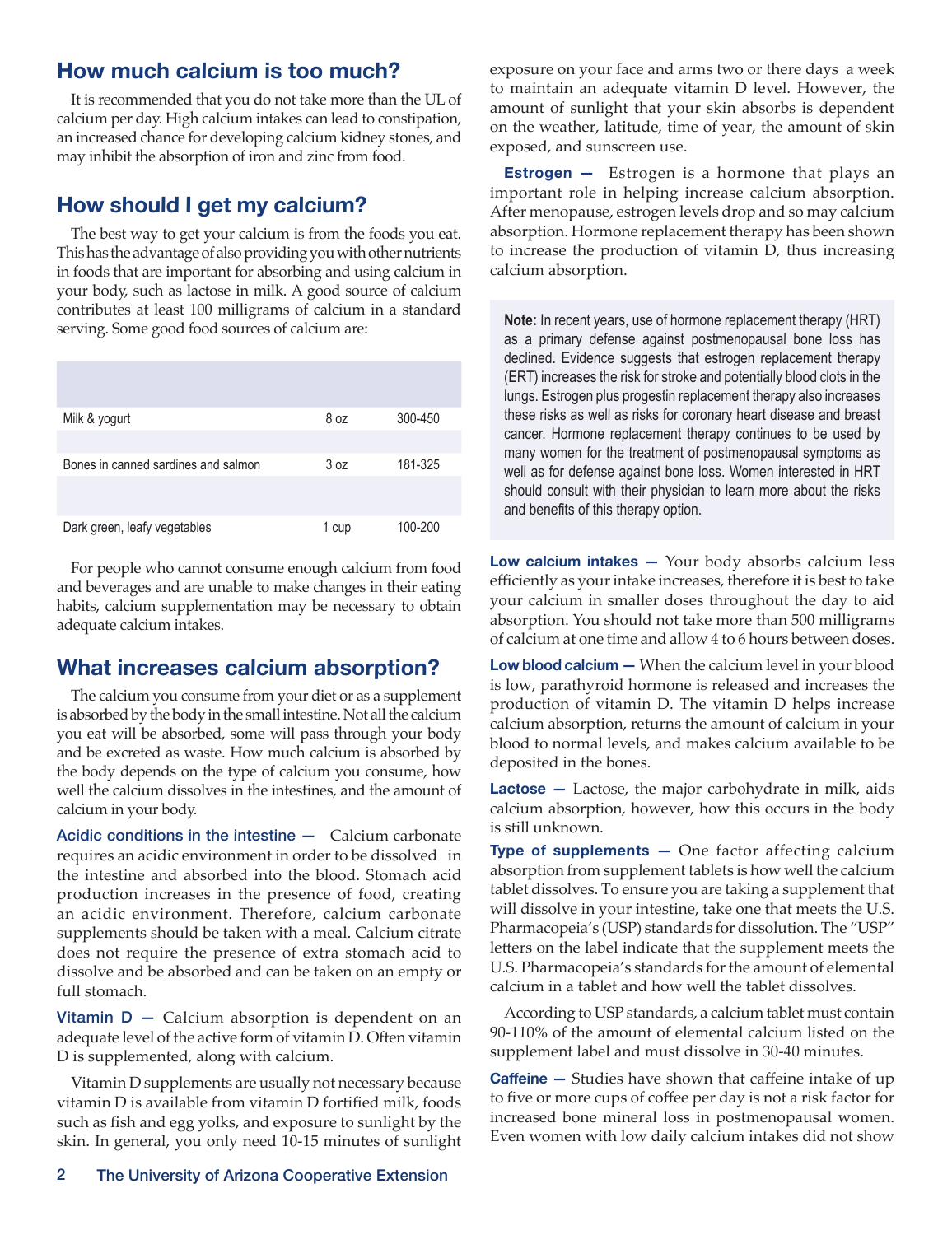increased bone losses when consuming this amount of caffeine. While high intakes of caffeine can cause urinary calcium excretion, simply adding 1 - 2 tablespoons of reduced fat milk to caffeinated coffee or tea will negate this calcium loss.

#### **What decreases calcium absorption?**

Oxalic Acid — Oxalic acid is a substance that binds to calcium directly in some plant-foods making the calcium unavailable for absorption. The amount of calcium absorbed from foods high in oxalic acid, such as spinach, soybeans, and cocoa, is small. However, the calcium absorption from other food sources, consumed at the same meal, will not be affected.

**Phytates –** Phytates are substances found in some plant foods that can bind calcium in the intestine and decrease its absorption. Phytates, unlike oxalic acid, will bind the calcium from other food sources consumed at the same meal.

**Dietary fiber –** Although the effects are relatively small, high dietary intake of insoluble fiber, found in foods such as wheat bran, can bind calcium in the intestine and decrease absorption.

**Laxatives or anything that induces diarrhea —** Diarrhea can move substances through the intestine very rapidly, not leaving enough time for calcium to be absorbed.

**Great excesses of the minerals phosphorous and magnesium in proportion to calcium —** The absorption of both magnesium and phosphorous requires vitamin D. If phosphorous and magnesium minerals are consumed in excess, there will be less vitamin D available for aiding calcium absorption.

**Tannins in tea —** Tannins are substances found in tea which can bind with calcium in the intestine, therefore decreasing its absorption. Avoid drinking tea when you take calcium supplements or eat calcium-rich foods.

**Medications —** Long term use of medications, such as corticosteroids, and anti-convulsants can be damaging to bone. These medications are used for chronic conditions such as asthma, rheumatoid arthritis, and psoriasis. If you need to take these medications for extended periods of time, consult your doctor about ways to help prevent bone loss.

If one or more of these factors apply to you, you can compensate by increasing your calcium intake from food or supplements. Be sure not to exceed the UL of calcium per day.

# **What type of calcium supplement is best?**

The calcium you consume in foods and supplements occurs in a compound form. A compound is a substance that contains more than one ingredient. Other possible ingredients, besides calcium, in a calcium compound include carbonate and citrate.

The calcium in a compound is called elemental calcium. During digestion, the calcium compound dissolves and the elemental calcium becomes available to be absorbed into the blood. If a tablet contains 500 milligrams of calcium carbonate, it contains only 200 milligrams of elemental calcium. This is because only 40% of the calcium compound is elemental calcium. The other 60%, or 300 milligrams, would be from the carbonate ingredient. Most calcium supplements list the elemental calcium content on the label.

Many different name brand calcium citrate and calcium carbonate products are on the market today. Citracal® and Solgar® are brand name calcium citrate products. Tums® and Caltrate® are brand name calcium carbonate products.

### **What about other calcium supplements?**

- Dolomite, Oyster shell, and Bone Meal are naturally occurring calcium carbonate sources which may contain heavy metals, including lead. Minimizing lead intake is important for pregnant and nursing women, and children. The Food and Drug Administration (FDA) has set an upper limit for the amount of lead a calcium supplement can contain (7.5 micrograms per 1000 milligrams of calcium). Currently, calcium supplements are not tested by a regulatory agency for lead content before they are placed on the market. It is up to the manufacturer to assure that the lead content of their calcium supplement meets the FDA standards.
- ▪ Calcium Phosphate, Calcium Lactate, and Calcium Gluconate have very small percentages of elemental calcium in each supplement tablet. Therefore, it is necessary to take a large number of tablets to consume an adequate amount of calcium every day.

| Supplement<br>Form   | <b>Percent Elemental</b><br>Calcium | Comments                                                                                                                                                                                                                                                                    |
|----------------------|-------------------------------------|-----------------------------------------------------------------------------------------------------------------------------------------------------------------------------------------------------------------------------------------------------------------------------|
| Calcium<br>Citrate   | 21%                                 | Best absorbed<br>supplemental form of<br>calcium. It does not require<br>the presence of extra<br>stomach acid to dissolve.<br>Calcium citrate can come<br>in colloidal form. This is a<br>liquid form of calcium that<br>may be less irritating to the<br>intestinal wall. |
| Calcium<br>Carbonate | 40%                                 | Most common type of<br>calcium supplement on the<br>market. Usually requires<br>extra stomach acid for<br>digestion, so should be<br>taken with a meal.                                                                                                                     |